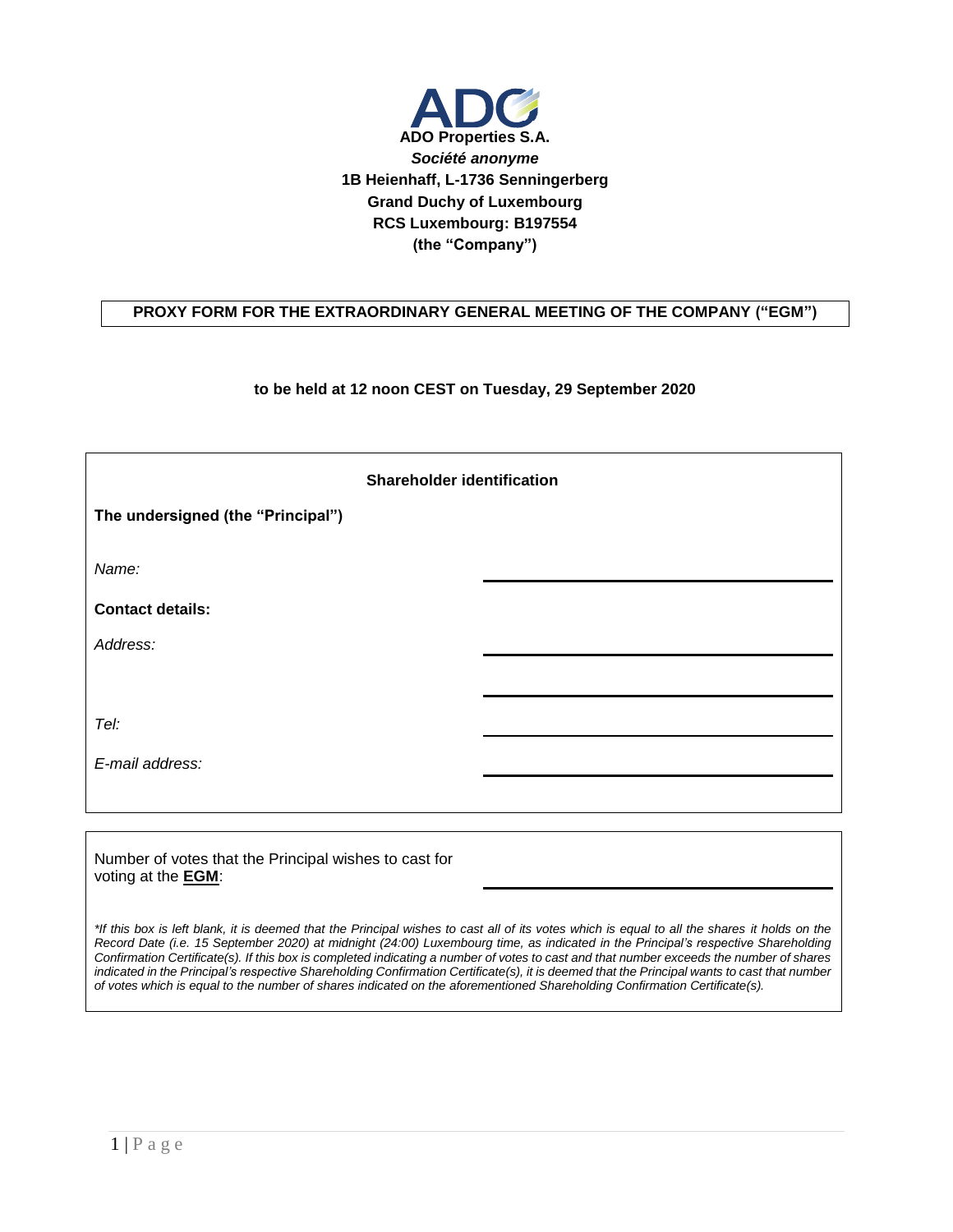- 1. The Principal hereby notifies that he/she/it will be represented at the EGM to be held at 12 noon CEST on Tuesday, 29 September 2020 for the total number of shares mentioned above or otherwise for the total number of shares the holding of which on the Record Date is established.
- 2. Furthermore, the Principal hereby grants authorisation to the following proxyholder designated by the Company:-

## **any employee of the office of Notary Me. Edouard Delosch, professionally residing in Luxembourg**,

to hold the power of attorney, together with the right to delegate the authority to another person, to represent it at the EGM to be held at 12 noon CEST on Tuesday, 29 September 2020 and to execute the Principal's voting rights in the Principal's name and on the Principal's behalf in the manner subsequently described in section 3 below.

*(Note: In light of the global spread of Covid-19 and in accordance with article 1 of the Luxembourg law of 20 June 2020 extending the period of time for measures relating to the holding of meetings of companies and other legal entities and notwithstanding any contrary provisions in the articles of association of the Company, the Company will not hold a physical meeting. Neither shareholders nor their proxies shall be able to attend the EGM in person.)*

- 3. The Principal chooses one of the 2 options below and ticks the corresponding box:
	- a. The Principal irrevocably gives power to the proxyholder designated by the Company to vote in the Principal's name and on the Principal's behalf and as the proxyholder designated by the Company deems fit on all resolutions of the agenda in addition to all amendments or new resolutions that would be validly presented to the EGM.
	- b. The Principal issues specific instructions for the proxyholder designated by the Company.

If amendments or new resolutions were to be presented, the Principal irrevocably gives power to the proxyholder designated by the Company to vote in the Principal's name and on the Principal's behalf and as the proxyholder designated by the Company deems fit, unless the Principal ticks the box below:

*"I abstain"*   $\Box$ 

In case of choice of option b. above, please issue an instruction for each proposed resolution made by the board of directors of the Company on the agenda item as set out in the convening notice for the EGM. Only one instruction may be issued for each item on the agenda. The omission to tick any box with respect to any proposed resolution shall allow the proxyholder designated by the Company to vote in the Principal's name and on the Principal's behalf but as the proxyholder designated by the Company deems fit.

Please tick only within the small boxes  $\Box$  and please only tick one box  $\Box$  per agenda item.

 $\Box$ 

 $\Box$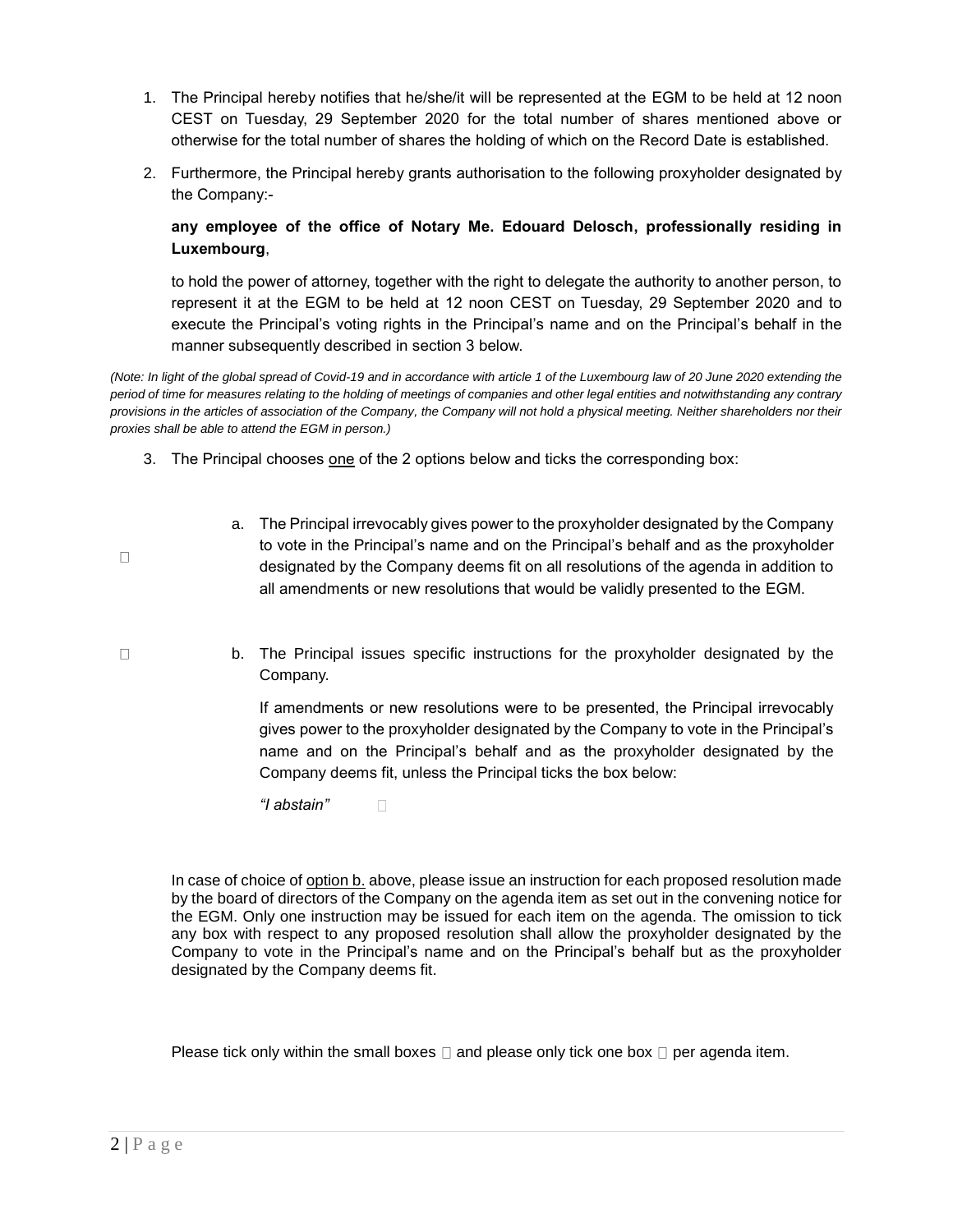| Agenda<br>item N° | PROPOSED RESOLUTION                                                                                                                                                                                                                                                                                                                                                                                                                                                                                                                                                                                                                                                                                                                                                                                                   | <b>VOTE</b><br><b>FOR</b> | <b>VOTE</b><br><b>AGAINST</b> | <b>ABSTAIN</b> |
|-------------------|-----------------------------------------------------------------------------------------------------------------------------------------------------------------------------------------------------------------------------------------------------------------------------------------------------------------------------------------------------------------------------------------------------------------------------------------------------------------------------------------------------------------------------------------------------------------------------------------------------------------------------------------------------------------------------------------------------------------------------------------------------------------------------------------------------------------------|---------------------------|-------------------------------|----------------|
| $\mathbf{1}$      | The extraordinary general meeting resolves:-                                                                                                                                                                                                                                                                                                                                                                                                                                                                                                                                                                                                                                                                                                                                                                          |                           |                               |                |
|                   | to approve the renewal of the authorised share capital of the<br>(i)<br>Company in an amount of EUR 1,000,000 and to approve the<br>authorisation to the board of directors of the Company to increase<br>the share capital of the Company within the limits of the authorised<br>share capital for a period of five (5) years from the date of the<br>publication in RESA, of the resolution of the extraordinary general<br>meeting renewing the authorised share capital;                                                                                                                                                                                                                                                                                                                                          |                           |                               |                |
|                   | to approve the report of the board of directors of the Company<br>(ii)<br>pursuant to the article 420-26 of the Luxembourg law of 10 August<br>1915 on commercial companies, as amended, relating to the<br>possibility of the board of directors of the Company to suppress or<br>limit pre-emptive rights of the shareholders in relation to the increase<br>of the share capital of the Company within the framework of the<br>authorised capital of the Company;                                                                                                                                                                                                                                                                                                                                                  |                           |                               |                |
|                   | (iii) to grant to the board of directors of the Company all powers to carry<br>out capital increases within the framework of the authorised share<br>capital of the Company and suppress or limit pre-emptive rights of<br>the shareholders of the Company on the issue of new shares;                                                                                                                                                                                                                                                                                                                                                                                                                                                                                                                                |                           |                               |                |
|                   | (iv) to amend the article 5 of the articles of association of the Company<br>to read as follows:-                                                                                                                                                                                                                                                                                                                                                                                                                                                                                                                                                                                                                                                                                                                     |                           |                               |                |
|                   | "The issued capital of the Company is set at one hundred twenty-nine<br>thousand nine hundred thirty-four Euro and fifty-five Cent (EUR<br>129,934.55) represented by one hundred four million seven hundred<br>eighty-five thousand nine hundred thirty (104,785,930) dematerialised<br>shares without a nominal value, all of said shares being fully paid up.                                                                                                                                                                                                                                                                                                                                                                                                                                                      | $\Box$                    | $\Box$                        | $\Box$         |
|                   | The authorised capital of the Company is set at one million Euros (EUR<br>1,000,000) without nominal value. The authorisation to issue shares<br>thereunder is valid for a period ending five (5) years from the date of the<br>publication in the official gazette of Luxembourg (Recueil électronique<br>des sociétés et assocations) ("RESA") of the resolution of the General<br>Meeting creating/renewing/increasing the authorised capital.                                                                                                                                                                                                                                                                                                                                                                     |                           |                               |                |
|                   | The Board of Directors or delegate(s) duly appointed by the Board of<br>Directors, may from time to time issue such shares, grant options to<br>subscribe for shares and to issue any other instruments convertible into<br>shares within the limits of the authorised share capital at such times and<br>on such terms and conditions, including the issue price, as the Board of<br>Directors or its delegate(s) may in its or their discretion resolve and the<br>Board of Directors is further authorised to arrange for a requisite change<br>of these articles to reflect such increase. The Board of Directors is<br>authorised to suppress, limit or waive any pre-emptive subscription<br>rights of shareholders to the extent it deems advisable for any issues of<br>shares within the authorised capital. |                           |                               |                |
|                   | The Board of Directors is authorised to attribute existing shares or issue<br>new shares, to the following persons free of charge:                                                                                                                                                                                                                                                                                                                                                                                                                                                                                                                                                                                                                                                                                    |                           |                               |                |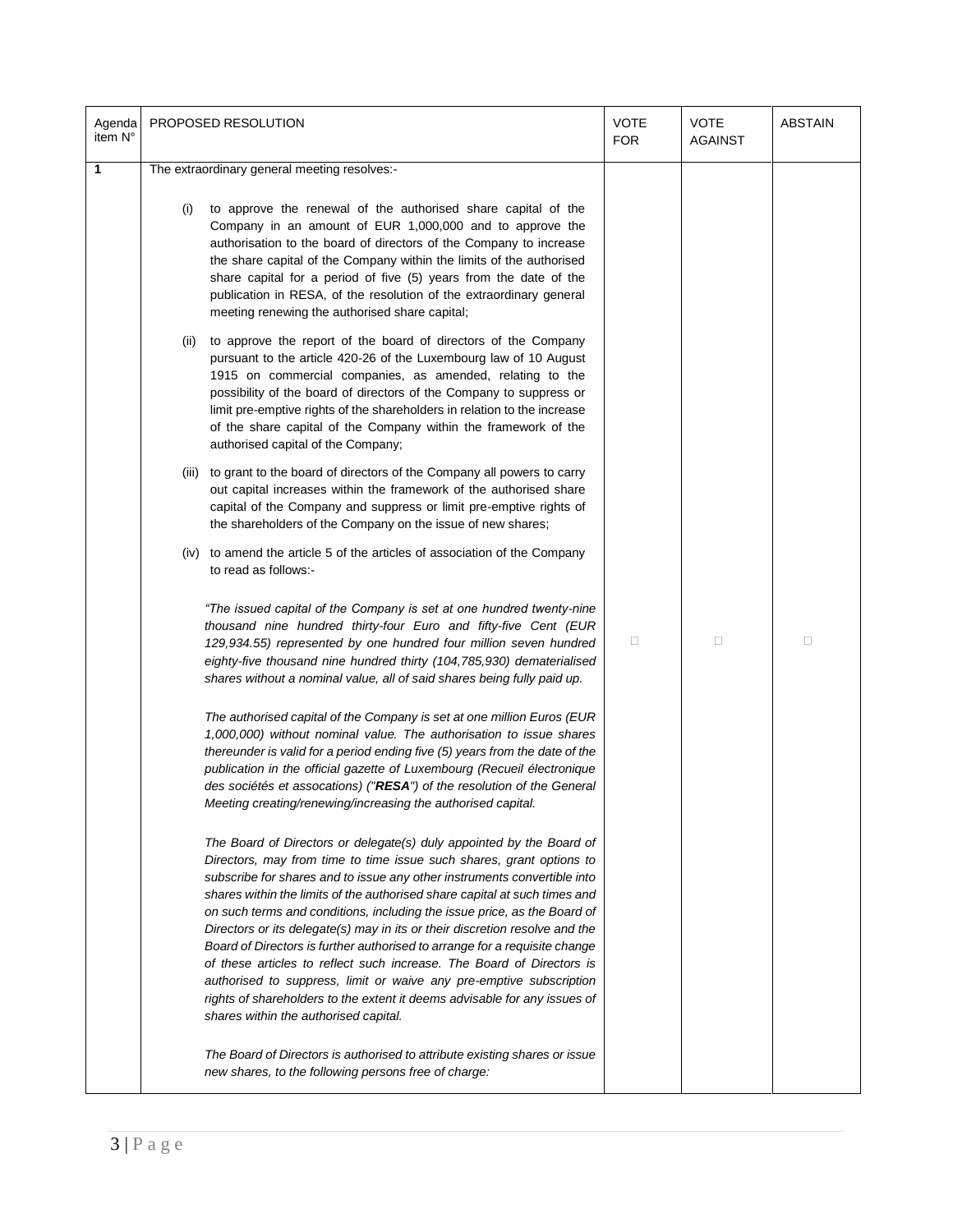| Agenda<br>item N° | PROPOSED RESOLUTION                                                                                                                                                                                                                                                                                                                                                                                                                                                                                                                                                                                                                                                                                                                                                                                                                                                                                                                                                                                                                                                                                                                                                                                                                                                                                                                                                                                                                                                                                                                                                                                       | <b>VOTE</b><br><b>FOR</b> | <b>VOTE</b><br><b>AGAINST</b> | <b>ABSTAIN</b> |
|-------------------|-----------------------------------------------------------------------------------------------------------------------------------------------------------------------------------------------------------------------------------------------------------------------------------------------------------------------------------------------------------------------------------------------------------------------------------------------------------------------------------------------------------------------------------------------------------------------------------------------------------------------------------------------------------------------------------------------------------------------------------------------------------------------------------------------------------------------------------------------------------------------------------------------------------------------------------------------------------------------------------------------------------------------------------------------------------------------------------------------------------------------------------------------------------------------------------------------------------------------------------------------------------------------------------------------------------------------------------------------------------------------------------------------------------------------------------------------------------------------------------------------------------------------------------------------------------------------------------------------------------|---------------------------|-------------------------------|----------------|
|                   | employees or a certain category of employees of<br>the Company;<br>employees of companies in which the Company<br>holds directly or indirectly at least 10 per cent of capital or<br>voting rights; and<br>corporate officers of the Company or of any of the<br>companies mentioned above or certain categories of such<br>corporate officers.<br>The Board of Directors is authorised to determine the conditions and<br>modalities of any attribution or issue of shares free of charge (including<br>any required minimum holding period).<br>In addition, the issued and/or authorised capital of the Company may be<br>increased or reduced one or several times by a resolution of the General<br>Meeting adopted in compliance with the quorum and majority rules set<br>by these Articles, as the case may be, by law for any amendment of<br>these Articles.<br>Subject to the provisions of law and these Articles, each shareholder<br>shall have a preferential right of subscription (droit préférentiel de<br>souscription) ("Pre-emptive Right") in the event of the issue of new<br>shares in return for contributions in cash. Such Pre-emptive Right shall<br>be proportional to the fraction of the capital represented by the shares<br>held by each shareholder.<br>The Pre-emptive Right may be limited or cancelled by a resolution of the<br>General Meeting in accordance with the legal requirements for<br>amendments to the Articles.<br>The Company may proceed to the repurchase of its own shares within<br>the limits laid down by law.<br>All shares bear equal rights. |                           |                               |                |
|                   | The Company may, without limitation, accept capital contributions from existing<br>shareholders without issuing any shares or other securities in consideration for<br>the contribution and may credit the contributions to one or more capital<br>contribution accounts. Decisions as to the use of such accounts are to be taken<br>by the Board of Directors subject to compliance with these Articles and<br>applicable law. For the avoidance of doubt, any such decision does not need<br>to allocate to the contributor any amount contributed to such accounts.                                                                                                                                                                                                                                                                                                                                                                                                                                                                                                                                                                                                                                                                                                                                                                                                                                                                                                                                                                                                                                   |                           |                               |                |
| $\mathbf{2}$      | The extraordinary general meeting resolves to change the Company's name<br>from ADO Properties S.A. to ADLER Group S.A. and to amend article 1 of the<br>articles of association of the Company to read as follows:-<br>"There exists a Luxembourg société anonyme under the name of ADLER<br>Group S.A. (the "Company") governed by the laws of Luxembourg and the<br>present articles of association (the "Articles")."                                                                                                                                                                                                                                                                                                                                                                                                                                                                                                                                                                                                                                                                                                                                                                                                                                                                                                                                                                                                                                                                                                                                                                                 | П                         | П                             | $\Box$         |